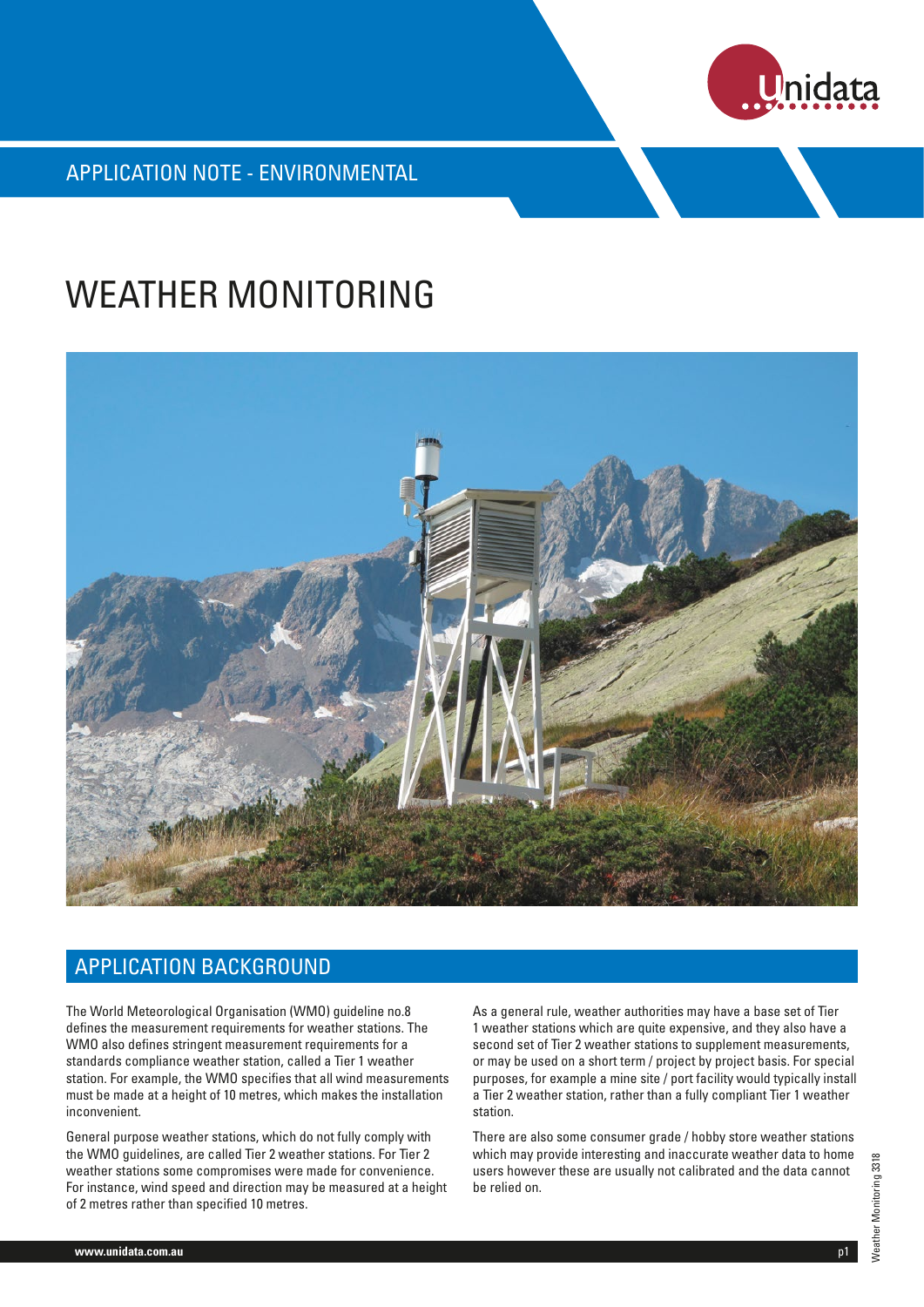# APPLICATION DETAIL

Unidata's Weather Stations have a broad range of applications depending on your choice of configuration and instruments.

When considering a weather station purchase, most customers will decide to set up a Tier 2 weather station. Customers then have the choice of using a specialised instrument for each measured parameter or a modern multi parameter instrument, like Vaisala WTX536 weather transmitter or Lufft WS800-UMB smart weather sensor.

Modern multi parameter weather stations use ultrasonic technology and are very convenient to install and maintain as they do not have moving parts. Please see a typical parameter list from the 6501V Vaisala Weather Transmitter below:

- 1. Wind Speed Average
- 2. Wind Speed Maximum (Gust)
- 3. Wind Speed Minimum
- 4. Wind Direction Average
- 5. Wind Direction Maximum
- 6. Wind Direction Minimum
- 7. Rainfall
- 8. Rain Duration
- 9. Rain Intensity
- 10. Hail
- 11. Hail Duration
- 12. Hail Intensity
- 13. Barometric Pressure
- 14. Air Temperature
- 15. Relative Humidity
- 16-23. Derived channels e.g. running totals, min max average



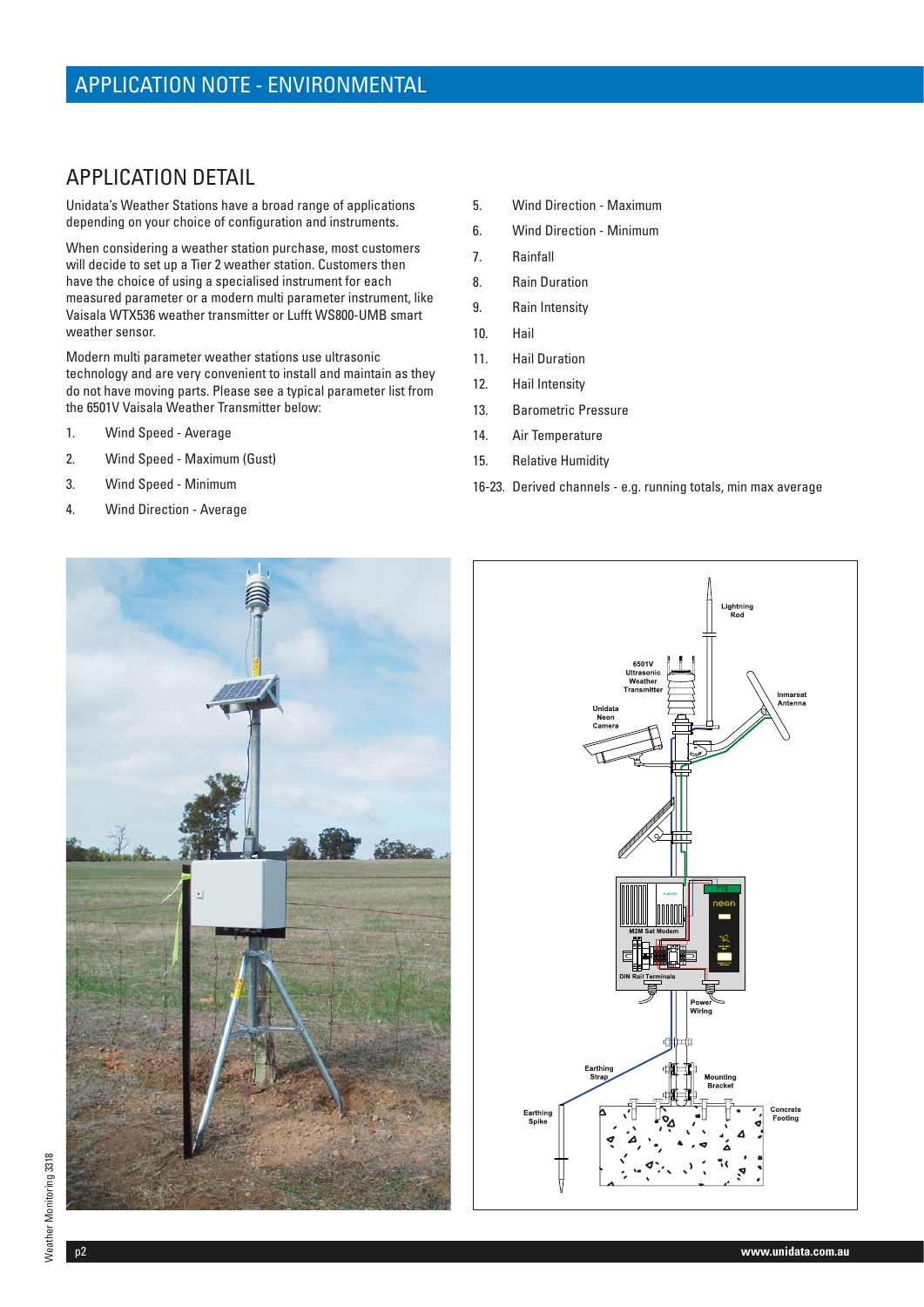

One of our simplest weather stations consists of a temperature and humidity sensor mounted in a double louvred radiation screen and connected to a Neon Remote Logger that is mounted in a weatherproof enclosure.

A weather station more often required, includes instruments that enable you to monitor and record temperature, relative humidity, global solar radiation, wind speed and direction. These instruments are then integrated with Neon Remote Logger. Neon Remote Logger will measure, store and transfer weather data using either cellular, LoRa or various satellite networks. Collected data is sent to a central Neon server to be analysed and displayed on a standard web browser.

Below are some examples of typical weather station screen displays from the Neon Application Software.

Installing telemetry enabled datalogger reduces the need for time consuming site visits and gives assurance that the weather station is continuing to operate correctly without the need for a site visit.

Other aspects to consider, when designing weather stations, are instrument enclosures, mounting and external power supply.

Unidata offers a wide range of weather proof, UV stable, IP67 or higher rated enclosures that come with weather proof connectors which allow for simple plug and play weather station installation.

Typically, our customers choose to mount weather station enclosure and instruments on a fixed pole but we can also supply a pole with a tripod base for installations that will not be permanent.

Remember that the instruments you add to weather stations increase the power burden. Solar panel, battery and solar regulator power system is regarded an essential part of Unidata weather stations. Any other form of external power that is available on the site can easily be integrated as well.





**www.unidata.com.au** p3

Weather Monitoring 3318

**Neather Monitoring 3318**